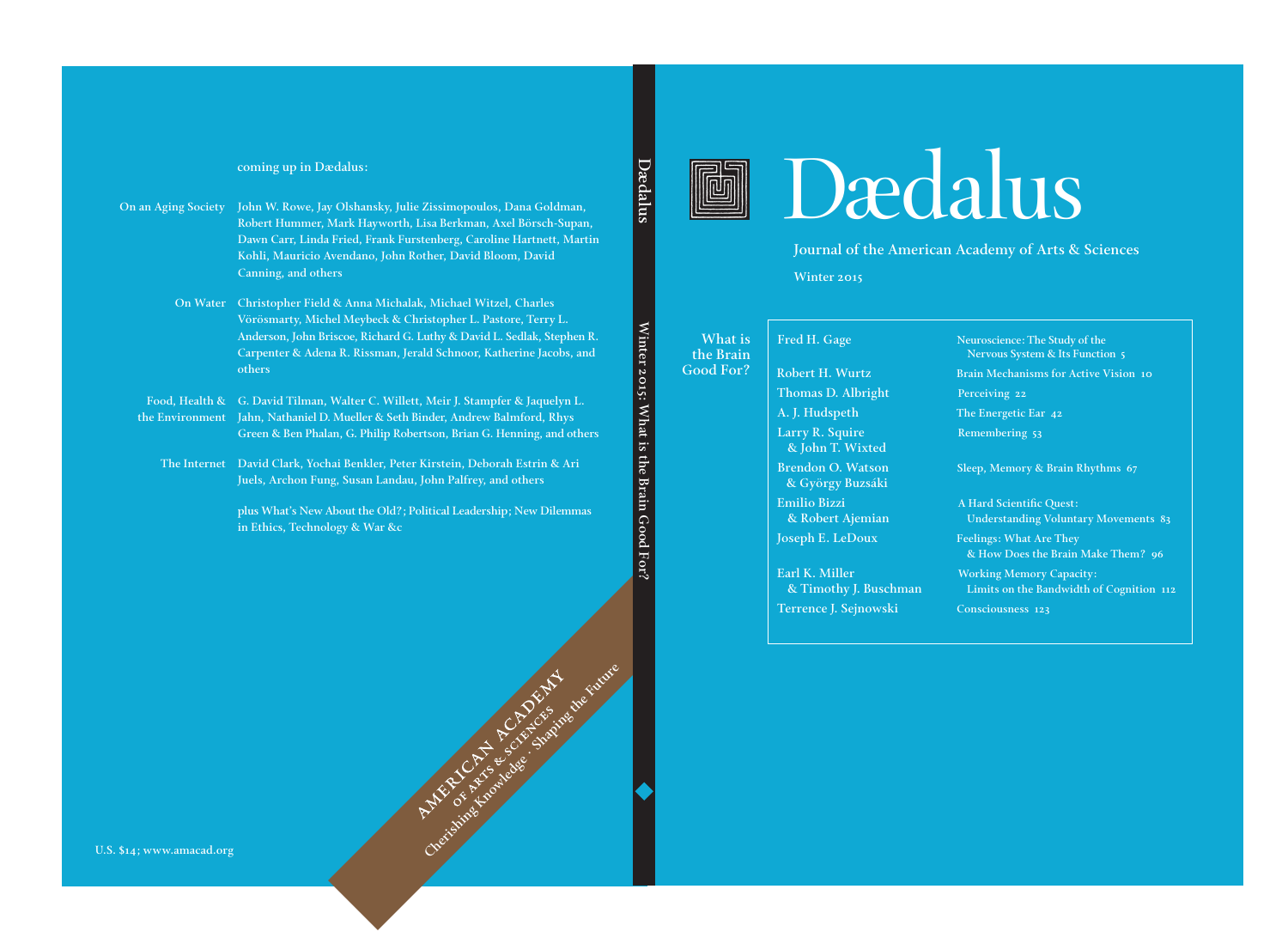## <span id="page-1-0"></span>**Neuroscience: The Study of the Nervous System & Its Functions**

## *Fred H. Gage*

Any man could, if he were so inclined, be the sculptor of his own brain.

–Santiago Ramón y Cajal, *Advice for a Young Investigator* (1897)

 $\rm N$ euroscience is the scientific study of the nervous system (the brain, spinal cord, and peripheral nervous system) and its functions. The belief that the brain is the organ that controls behavior has ancient roots, dating to early civilizations that connected loss of function to damage to parts of the brain and spinal cord. But the modern era of neuroscience began–and continues to progress–with the development of tools, techniques, and methods used to measure in ever more detail and complexity the structure and function of the nervous system. The modern era of neuroscience can be traced to the 1890s, when the Spanish pathologist Santiago Ramón y Cajal used a method developed by the Italian physician Camillo Golgi to stain nerve tissues to visualize the morphology and structure of the neurons and their connections. The detailed description of the neurons and their connections by Cajal, his students, and their followers led to the "neuron doctrine," which proposed that the neuron is the functional unit of the nervous system.

We now know that the human brain contains approximately one hundred billion neurons and that these neurons have some one hundred trillion connections, forming functional and definable circuits. These neural circuits can be organized into larger

FRED H. GAGE, a Fellow of the American Academy since 2005, is Professor in the Laboratory of Genetics and the Vi and John Adler Chair for Research on Age-Related Neurodegenerative Disease at the Salk Institute for Biological Studies. He studies the unanticipated plasticity and complexity represented in the brain.

<sup>© 2015</sup> by the American Academy of Arts & Sciences doi:10.1162/DAED\_e\_00313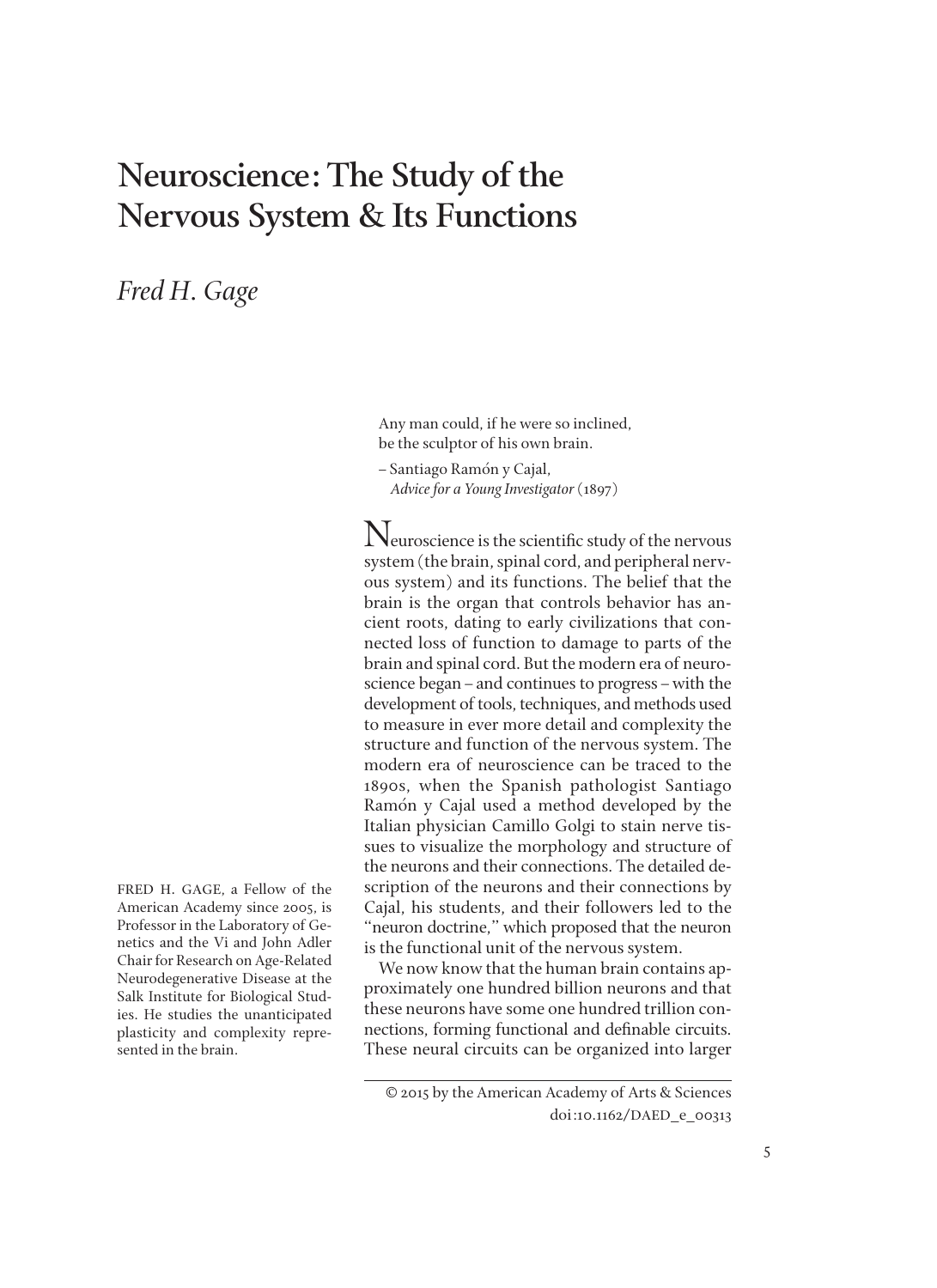The Study networks and anatomical structures that *System* 

integrate information across and between *of the*  all sensory modalities–including hearing, *Nervous* seeing, touching, tasting, and smelling– *& Its* from all parts of the nervous system. These *Functions* networks process information derived from the internal and external environment, and the consequence of processing this sensory information is *cognition*, a con cept that includes learning and memory, perception, sleep, decision-making, emotions, and all forms of higher information processing. In response to a simple or com plex sensory experience, an organism responds or behaves. The behavior can be simple, like a motor reflex in response to pain, or more complicated, like playing squash, working a crossword puzzle, or painting. However, behavior is not just what an organism *does* in response to a stimulus or sensory input; it is most often what an organism *chooses* to do from a variety of available options in response to a complex set of environmental conditions. Thus, except for rare responses, like simple reflexes, a behavior is expressed in response to a combination of the immediate sensory stimuli integrated over time with cognition.

> Neuroscientists conduct experiments to understand how sensory information is processed to lead to behavior. Because of the obvious complexity of the brain, neuro scientists conduct their studies at different levels of depth. While *neurons* are conceivably the smallest units in which be havior can be clearly described, the neuron is itself made up of unique anatomical features, including a *soma* (cell body), *dendrites*(the antennae branching from the soma that receive signals from other neurons), and *axons*(the processes extending from the soma that send signals to other neurons).

> These neuronal components in turn contain subcellular specializations that rep

resent the defining features of the neuron. Key among these specializations is the *synapse*: a structure shared by the dendrite and the axon that represents the junction point for the principal form of communication between two neurons. On the dendritic side of the synapse is a structure called a *spine*, which responds to signals from the axon. On the axonal side is the *bouton*, which has vesicles containing neurotransmitters – the signals to which the spine responds. Each neuron can have mul tiple dendrites and thousands of spines connected to comparable numbers of boutons, which together form the thousands of synapses that make up the units of com munication between individual neurons.

In the soma, specialized proteins and microstructures form the basis for the intracellular communications and physiological features of neurons; for example, specialized enzymes produce the neurotransmitters and vesicles that are used in the bouton to signal the spine. Furthermore, specialized cytoskeletal proteins form long and active extensions that allow the dendrites and axons to act as a supply train for the vesicles and neurotransmitters that are made in the soma and transported to the boutons. Among the most important proteins in the neuron are those that form the ion channels. These are multi-protein structures that span the neu ron's membrane and allow neurons to form electrochemical gradients, which are the driving forces of activity in neurons.

These proteins–which are crucial for the functioning of a neuron–are all the products of genes that are the functional unit of the genome, which is located in the nucleus of the neuron. Each neuron's genome contains about twenty thousand genes, but different genes are expressed in different types of neurons, and it is this unique expression pattern of genes in any particular neuron that provides its unique identity.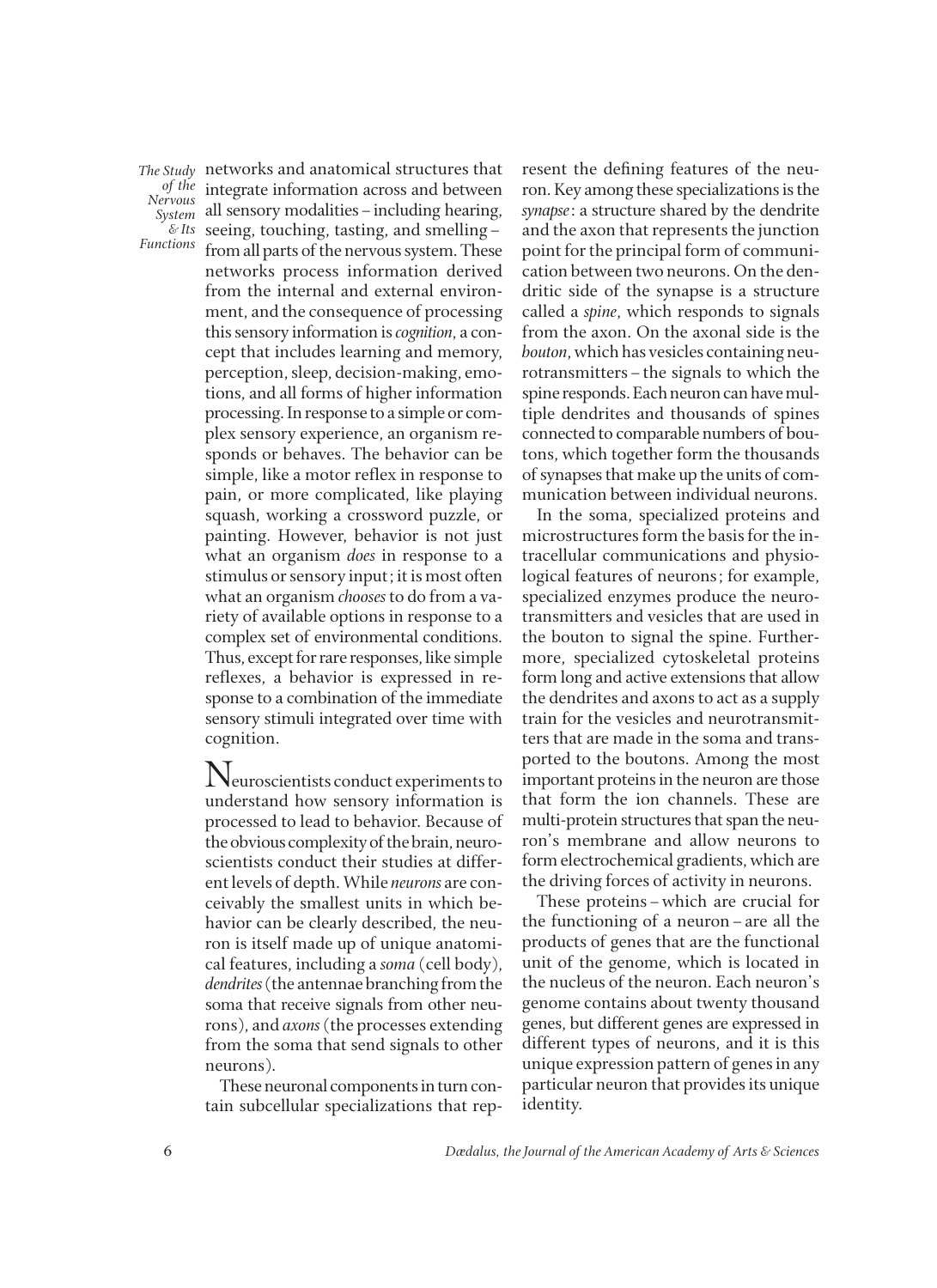Even from this brief survey of the different levels of brain connectivity it is clear that it would be impossible to study the total functioning of the brain–from be havior to gene expression–in one experiment. So neuroscientists instead generally choose some limited number of brainactivity levels to probe as they address their own specific questions. The many methods used to study the nervous system differ depending on the level of analysis, but they fall generally into one of two categories: *descriptive*, for generating hypotheses, or *manipulative*, for testing hypotheses.

One type of descriptive study is a case study, in which an experimenter observes the behavior of a person or group of people before, during, or after an event that may demonstrate a role for the nervous system. The circumstances surrounding the event are usually non-repeatable and cannot be precisely reconstructed in a laboratory setting. One could argue that these are not true experiments, but these studies have revealed substantial information about aspects of neural function that was previously unknown. One remarkable example is the case of H.M., a patient whose epilepsy was treated through removal of a portion of his brain called the hippocampus and parts of the temporal lobe on both sides of his brain. As a result of the surgery, which did successfully control his epilepsy, he displayed a unique form of memory loss, and his be havior was examined over a period of forty years from the time of his operation until he died, revealing through careful documentation and experimentation some of the most important concepts about human learning and memory. Another important case study is that of Phineas Gage, a railroad worker involved in an accident in 1848 that resulted in an iron rod passing through his skull. The rod entered the left side of his head, passing just behind his left eye, exiting through the top of his

head and completely transecting his fron- Fred H. tal lobes. He lived for twelve years follow-*Gage* ing the accident and his behavior was recorded in some detail, informing scientists about the unique function of the frontal lobes and their important role in personality and decision-making. The in sights from such case studies have often generated hypotheses to be tested in subsequent manipulative experiments.

Descriptive studies can also consist of the straightforward act of observing properties of the nervous system without ma nip ulations. This type of research is usually the first crucial step in acquiring knowledge about a newly discovered gene, protein, neural subtype, or connection be tween neurons. Examples can be highlighted at every level of analysis. A novel gene can be sequenced and its expression pattern in the brain can be mapped, or the peptide sequence of a protein can be described and its distribution in the nervous system can be shown in great detail. In addition, a specific neuron can be described in terms of the genes and proteins it expresses, as well as its unique morphological characteristics and electrophysiological properties. On a broader scale, the connections between groups of neurons can be elucidated, describing both their input to their respective dendrites and spines and also their outputs, by way of the axons and boutons. Once the anatomical properties of a network are described, the electrochemical properties of their connections and network can be revealed.

These descriptive studies are excellent for generating hypotheses about the function of the brain at all levels of analysis. Once there is enough basic information to generate a coherent hypothesis about the function of some level of the brain– for example, an anatomical pathway in the brain that is responsible for our ability to recognize a face–we then want to test if the pathway is required for facial recog-

*144 (1) Winter 2015*

7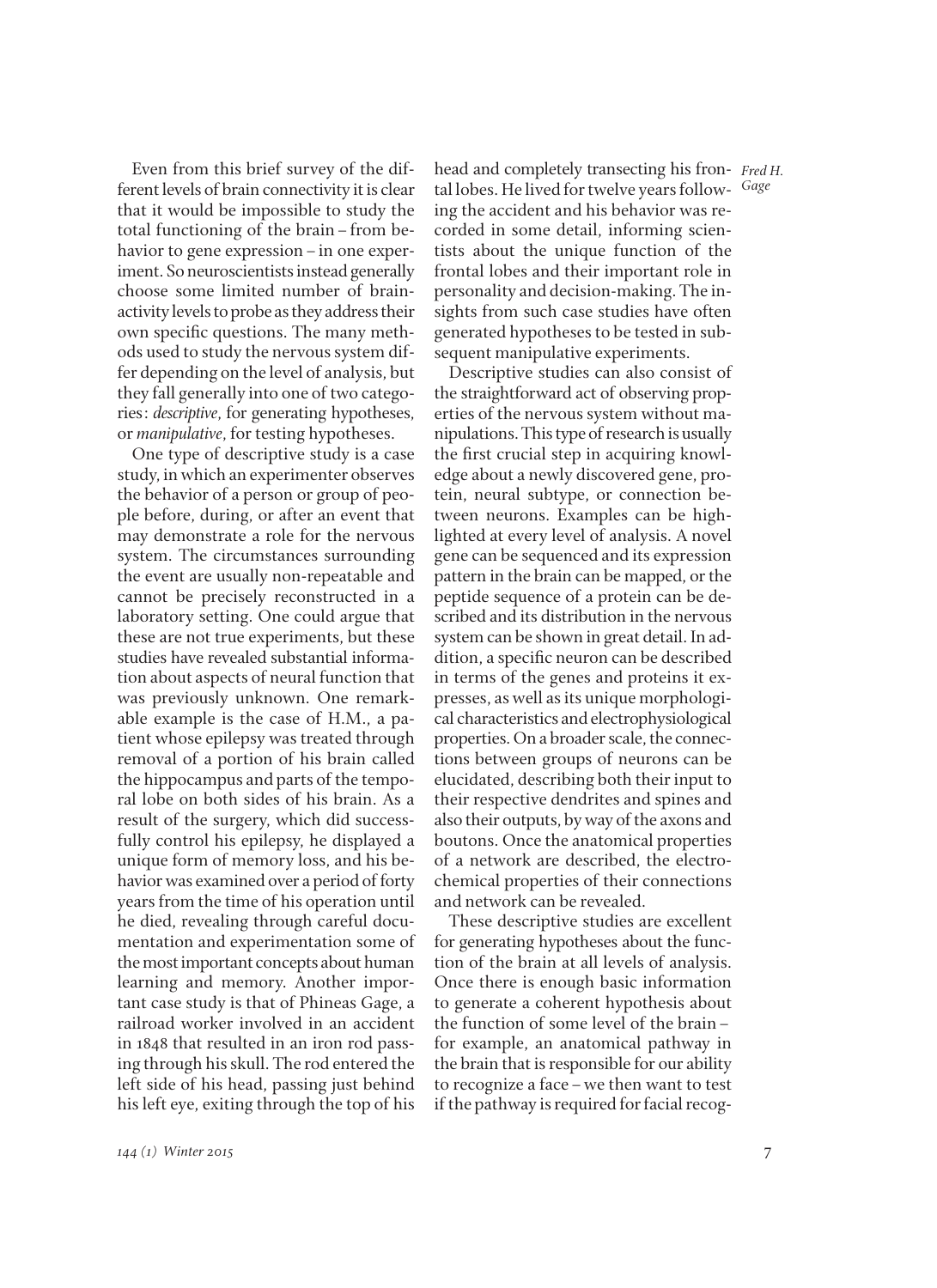The Study nition. In all areas of biological sciences of the and at all levels of analysis, testing a hy-*Nervous*

pothesis is achieved through *gain-* and *loss-System of-function* experiments. In a loss-of-func-*& Its* tion experiment, the experimenter silences, blocks, disrupts, or turns off specific components of a proposed pathway in an attempt to determine the required elements for appropriate function. In some cases, the loss-of-function technique may not be precise, so to further track down the requirement for a component in the functional path, a gain-of-function experiment can be conducted to replace each of the components of the pathway that were disrupted in the loss-of-function experiment. Loss-of-function experiments can be conducted at all levels of function: to test the importance of specific genes in cells within the inner ear for specific components of hearing; to test the roles of specific regions of the temporal lobe in learning; or even to test the importance of sleep in the consolidation of memory. *Functions*

> This volume of *Dædalus* dedicated to the brain and nervous system cannot cover all aspects of this very deep and broad field of study; but we are fortunate to have recruited an outstanding group of active scientists to help us examine select subdivisions in the field of neuroscience. These authors and scientists are not only major contributors to their particular areas of focus, but are experienced communicators with track records of explaining and translating complex concepts to intelligent readers and listeners outside of their discipline.

> Robert Wurtz, in "Brain Mechanisms for Active Vision," presents a clear and lucid essay on the remarkable mechanisms be hind our ability to see the world around us. In "Perceiving," Thomas Albright re veals how we change the sensory experience of vision into a cognitive perception and how this is regulated by other events

in the environment. A. J. Hudspeth's essay, "The Energetic Ear," explains the dynamic inner workings of the ear and how sound waves are translated in the brain to allow us to hear. Larry Squire and John Wixted offer a primer on memory entitled "Remembering," based on both critical case studies and the experimental studies that have led to our current understanding. And in their essay "Sleep, Mem ory & Brain Rhythms," Brendon Watson and György Buzsáki provide a coherent and provocative study of the importance of sleep in our memory and how the rhyth mic activity in the circuits of the brain may control the relationship between sleep and memory.

Emilio Bizzi and Robert Ajemian have contributed the essay "A Hard Scientific Quest: Understanding Voluntary Movements," which explains both the basics of how we move through our environment and how movement is regulated by sensory experience. "Feelings: What Are They & How Does the Brain Make Them?"– Joseph LeDoux's addition to the volume –describes the fundamentals of emotional behaviors both from the behavioral perspective and from the neurobiological basis of emotions. Earl Miller and Timothy Buschman, in their essay "Working Mem ory Capacity: Limits on the Bandwidth of Cognition," discuss cognitive capacity, with a special focus on processing limitations rooted in oscillatory brain rhythms ("brain waves"). Finally, in his essay "Con sciousness," Terry Sejnowski tackles the slippery concept of consciousness and helps us understand the difference between being aware and being consciously aware.

Although this volume cannot extend to all sensory and motor systems and their in tegration, we are hopeful that this sampling of neuroscience will encourage you to read more on these exciting topics, and we hope we will be able to return to *Dæ dalus* with additional volumes on neuro